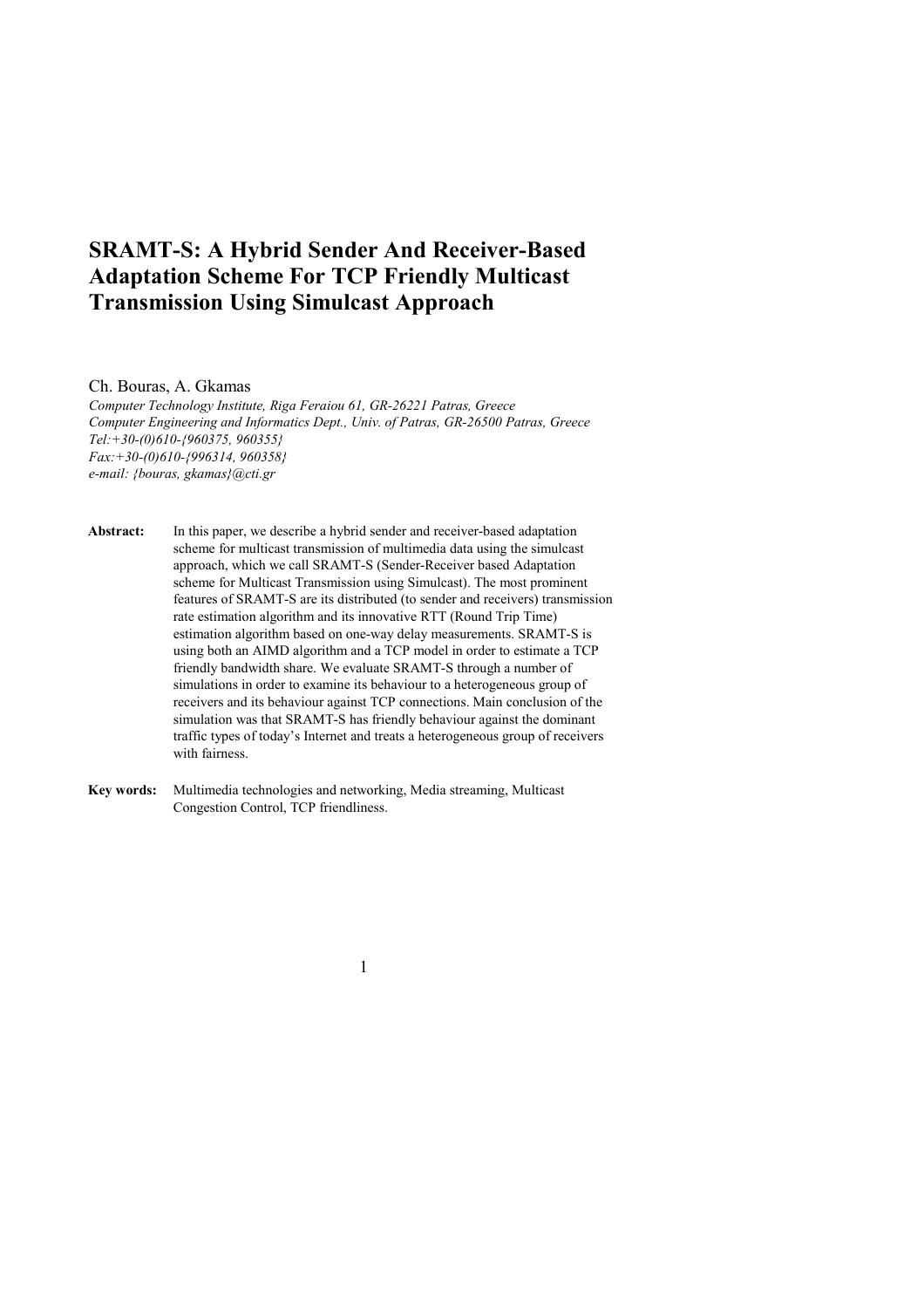# **1. INTRODUCTION**

The multicast transmission of real time multimedia data is an important component of many current and future emerging Internet applications, like videoconference, distance learning and video-on-demand. The heterogeneous nature of the Internet makes the multicast transmission of real time multimedia data a challenge. Different receivers of the same multicast stream may have different processing capabilities, different loss tolerance and different bandwidth available in the paths leading to them.

In addition, any application that transmits data over the Internet should have a friendly behaviour towards the other flows that coexist in today's Internet and especially towards the TCP flows that comprise the majority of flows. We define as TCP friendly flow, a flow that consumes no more bandwidth than a TCP connection, which is traversing the same path with that flow  $([14])$  $([14])$ .

The methods proposed for the multicast transmission of multimedia data over the Internet can be generally divided in three main categories, depending on the number of multicast streams used:

- The sender uses a single multicast stream for all receivers ([\[1\], \[4\],](#page-16-0) [\[19\]\)](#page-17-0). This results to the most effective use of the network resources, but on the other hand the fairness problem among the receivers arises especially when the receivers have very different capabilities.
- Simulcast: The sender transmits versions of the same video, encoded in varying degrees of quality. This results to the creation of a small number of multicast streams with different transmission rates ([\[9\],](#page-17-0) [\[5\], \[3\]\)](#page-16-0). Each receiver joins in the stream that carries the video quality, in terms of transmission rate, that it is capable of receiving.
- The sender uses layered encoded video, which is video that can be reconstructed from a number of discrete data layers, the basic layer and more additional layers, and transmits each layer into different multicast stream ([\[10\], \[18\]\)](#page-17-0). The basic layer provides the basic quality and the quality improves with each additional layer. The receivers subscribe to one or more multicast streams depending on the available bandwidth into the network path to the source.

The subject of transmission of TCP friendly flows over networks has engaged researchers all over the world [\(\[14\],](#page-17-0) [\[18\], \[19\]\)](#page-17-0). Various adaptation schemes deploy an analytical model of TCP [\(\[14\]\)](#page-17-0) in order to estimate a TCP friendly bandwidth share. With the use of this model, the average bandwidth share of a TCP  $(r_{tcn})$  connection is determined (in bytes/sec) with the following equation: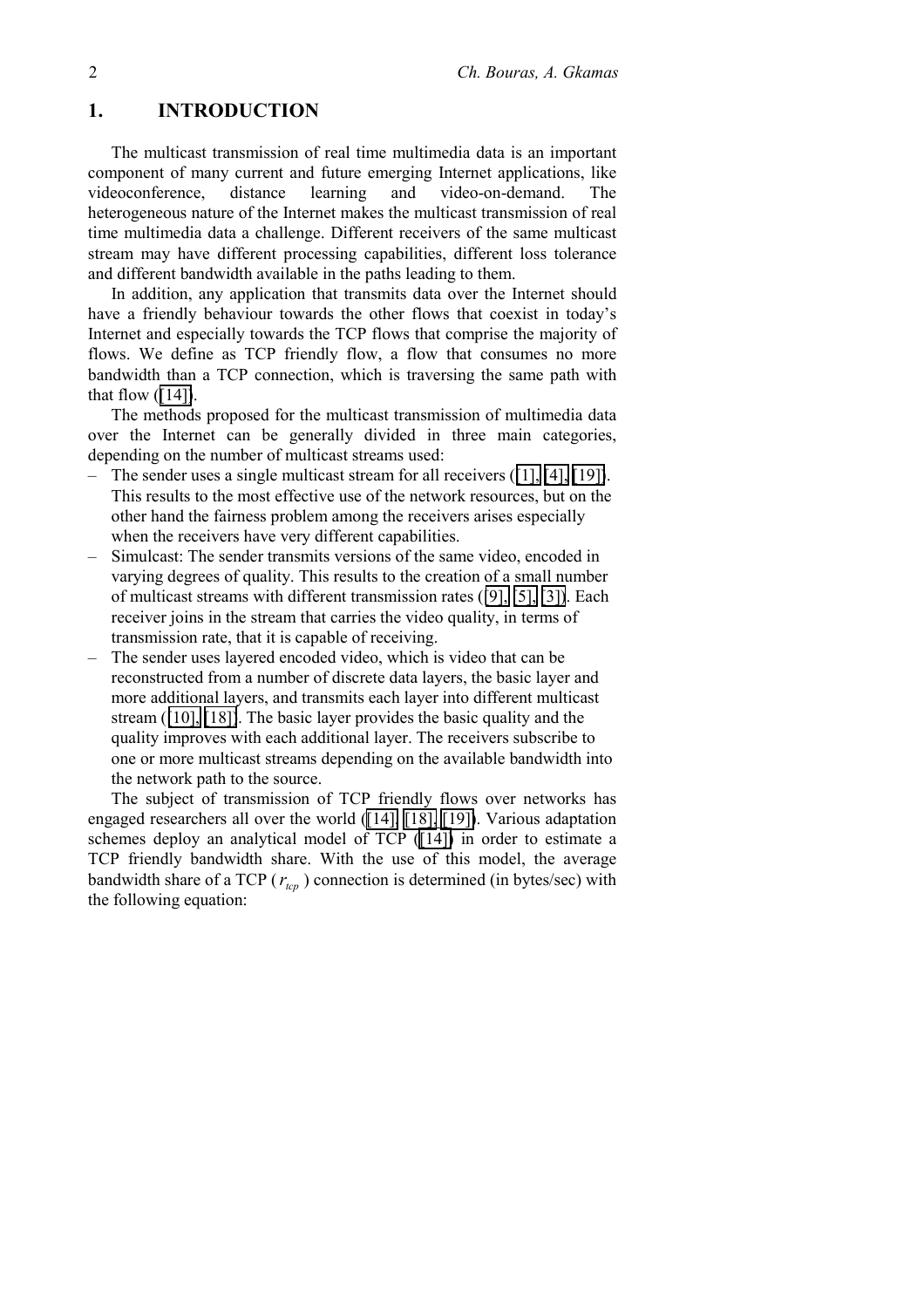$$
r_{top} = \frac{P}{t_{RTT}\sqrt{\frac{2DI}{3} + t_{out} \min(1,3\sqrt{\frac{3DI}{8}})l(1+32l^2)}}
$$
(1)

3

Where *P* is packet size, *l* is the packet loss rate,  $t_{out}$  is the TCP retransmission timeout,  $t_{RTT}$  is the RTT of the TCP connection and *D* the number of acknowledged TCP packets by each acknowledgment packet. SRAMT-S is using the above described analytical model of TCP, in order to estimate TCP friendly bandwidth shares. For the following of this paper we assume that  $D = 1$  (each acknowledgment packet acknowledges one TCP packet) and  $t_{out} = 4t_{RTT}$  (the TCP retransmission timeout is set to be four time the RTT).

In this paper, we propose an adaptation scheme for multicast transmission of multimedia data over best effort networks, like the Internet, which provides the most satisfaction to the group of receivers, with the current network conditions. We call this adaptation scheme SRAMT-S (Sender-Receiver based Adaptation scheme for Multicast Transmission using Simulcast) and it is a hybrid sender and receiver-based adaptation scheme. SRAMT-S is trying to transmit TCP friendly multicast flows with the use of simulcast approach. SRAMT-S creates n different multicast streams (in most network conditions a small number of different multicast streams is enough - typically 3 or 4 multicast streams), each one within certain bandwidth limits. All the multicast streams carry the same multimedia information, each one of them having a different quality and as result different transmission rate. In addition, SRAMT-S estimates the transmission rate of the multicast streams both with the use of an Additive Increase Multiple Decrease (AIMD) algorithm and with the use of an analytical model of TCP ([\[14\]\)](#page-17-0).

# **2. SRAMT-S DESCRIPTION**

#### **2.1 Architecture**

With the use of SRAMT-S, the sender transmits multimedia data to a group of *m* receivers with the use of multicast. Sender is using the simulcast approach, and transmits the same multimedia information in *n* different multicast streams. The transmission rate within each multicast stream is adapting within its limits (each multicast stream has an upper and lower limit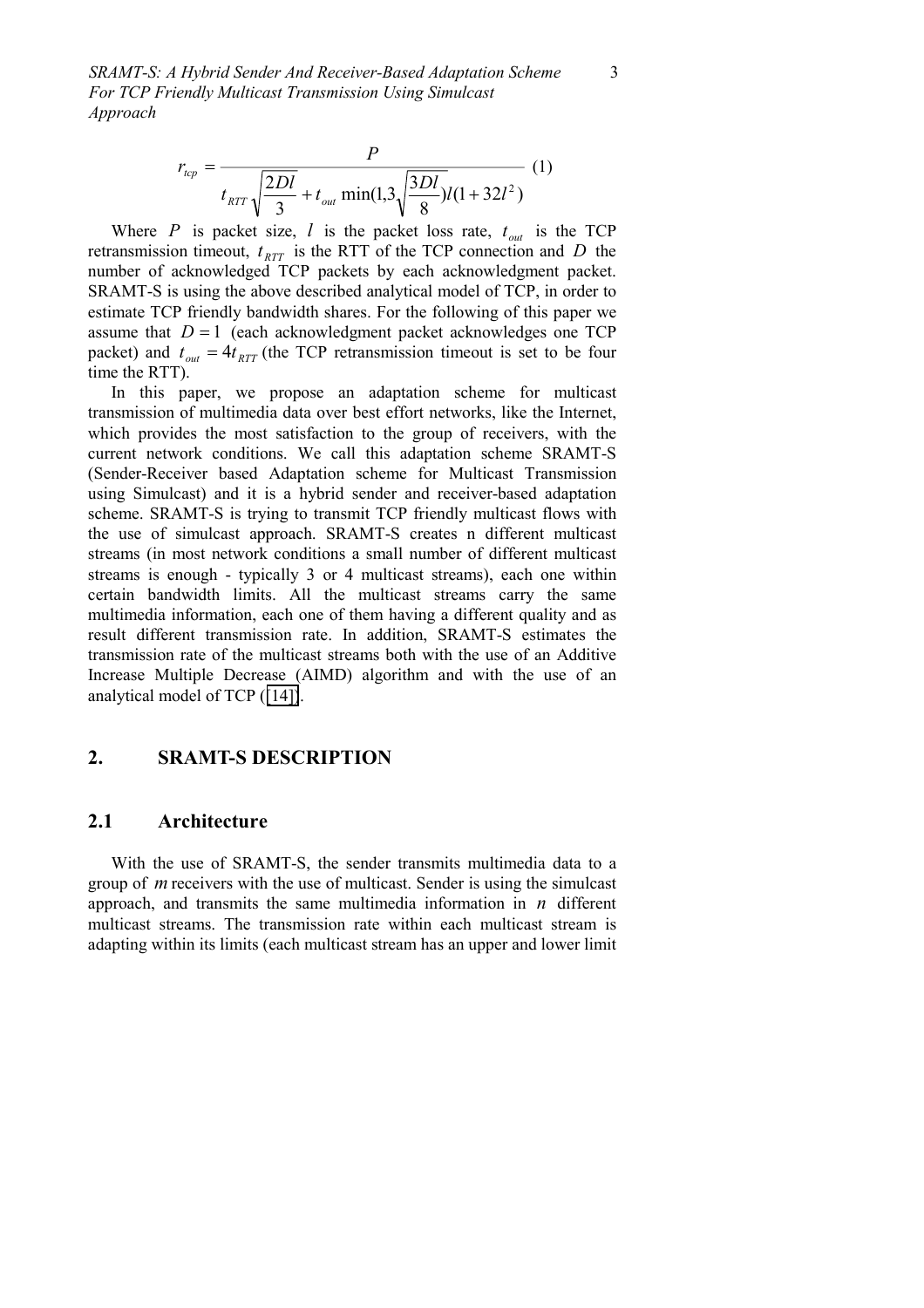in its transmission rate) according to the capabilities of the receivers listening to it. The receivers join the multicast stream which suits better their requirements (available bandwidth between the sender and the receiver, etc) and if during the transmission of multimedia data the network conditions to the path between them and the sender change, the receivers have the capability to change the multicast stream that they listen and join a multicast stream that accomplish better their requirements. The communication between the sender and the receivers is based on RTP/RTCP sessions and the sender is using the RTP protocol to transmit the multimedia information and the participants (the sender and the receivers) use the RTCP protocol in order to exchange control messages.

In the following paragraphs, we give details about the different aspects of SRAMT-S.

#### **2.2 Sender operation**

Figure 1 shows the organisation and the architecture of the SRAMT-S's sender entity. The sender generates *n* different stream managers. In each stream manager an arbitrary number of receivers managers is assigned. Each receiver manager corresponds to a unique receiver that has joined the stream controlled by this stream manager. The synchronisation server is responsible for the management, synchronization and intercommunication between stream managers.



Figure 1. The architecture and the data flow of the Server.

The stream manager entity is responsible for the maintenance and the monitoring of one of the *n* different multicast streams that are generated by the sender. The stream manager creates a new receiver manager every time receives a RTCP report from a new receiver. Each receiver manager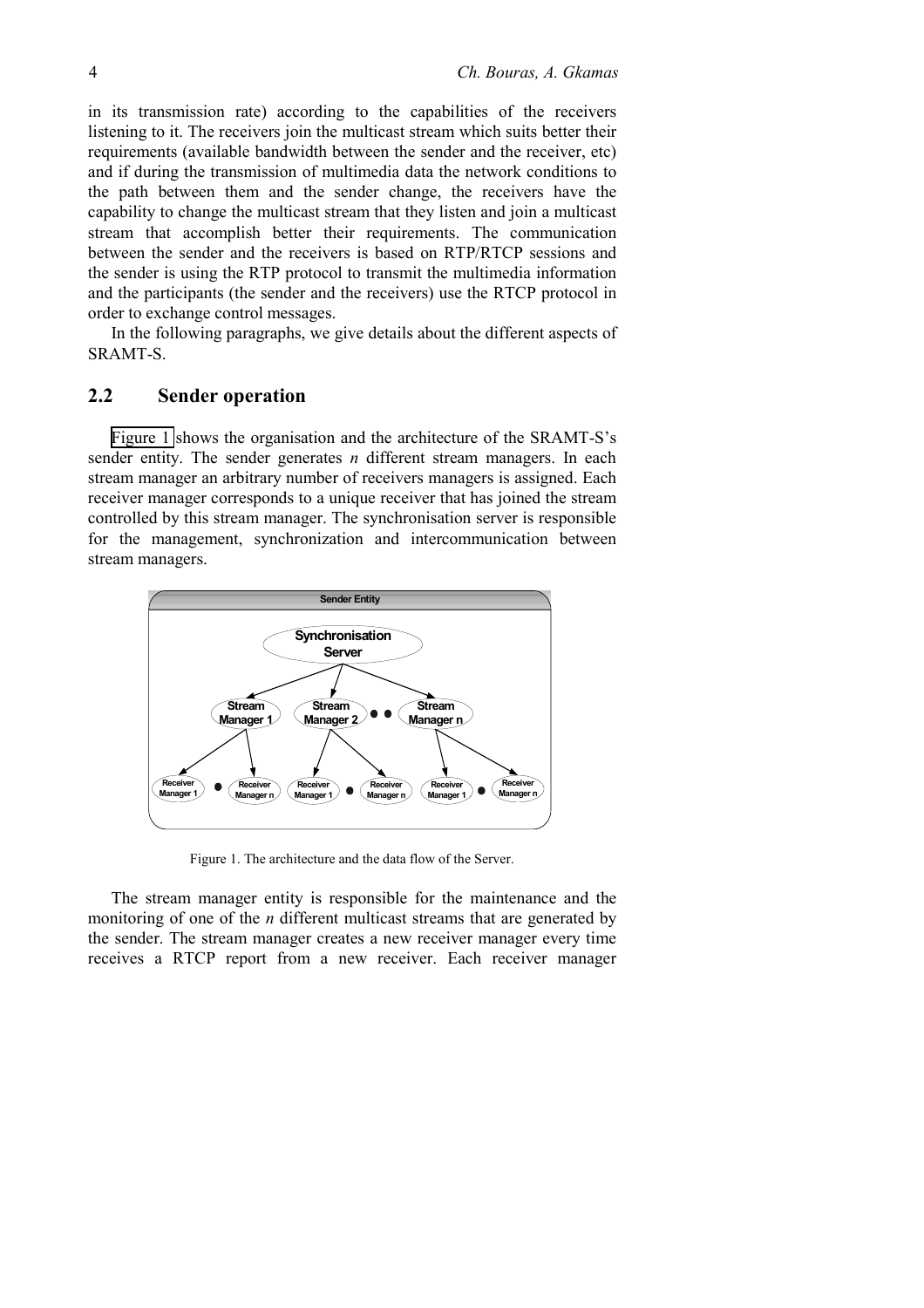corresponds to a unique receiver. It processes the RTCP reports generated by the receiver and can be considered as a representative of the receiver at the side of the sender. It can interact only with one stream manager at a given time, the stream manager controlling the multicast stream from which the receiver is receiving the multimedia information. If the receiver manager does not receive RTCP reports from the receiver, which represents for long time, the stream manager suppresses its operation and releases its resources. Receiver manager based on the RTCP reports from the receiver, which represents, makes estimations about the TCP friendly bandwidth share to the path between the sender and the receiver.

With the use of RTCP adaptive feedback mechanism the receivers send their feedback to the sender in the form of RTCP receivers reports. We have added an application specific part (APP) to the RTP receiver report in order to include the receiver's estimation about the TCP friendly bandwidth share  $r_{r_{\text{top}}}^{i}$  (more information in section [2.3\)](#page-5-0) in the path between the receiver and the sender.

When a receiver manager receives a RTCP receiver report from the receiver *i* (which represents) is using the packet loss rate to estimate the transmission rate  $r_{\text{AIMD}}^i$  of the receiver *i* with the use of an AIMD algorithm (which has been presented in [\[2\]\)](#page-16-0).

In addition, the receiver manager is using the analytical model of TCP in order to estimate a TCP friendly bandwidth share  $r_i^i_{top}$  in the path between the receiver and the sender: If the receiver experiences packet losses, a TCP friendly bandwidth share  $r_i^i_{top}$  (in bytes/sec) is estimated with the use of the equation (1) (where  $t_{RTT}^{r-i}$  is the sender estimation for RTT between that receiver and the sender (more information in section [2.5\)](#page-7-0)), and  $l_i$  is the packet loss rate that the receiver *i* reports (more information in section [2.4\)](#page-7-0)):

$$
r^{i}_{l\_top} = \frac{P}{t_{RTT}^{r-i} \sqrt{\frac{2l_i}{3} + 4t_{RTT}^{r-i} \min(1,3\sqrt{\frac{3l_i}{8}})l_i(1+32l_i^2)}}
$$
(2)

If the receiver does not experience packet losses, in order to estimate a TCP friendly bandwidth share  $r_i^i$   $_{top}$ , the  $r_i^i$   $_{top}$  must not be increased more than a packet / RTT. For this reason receiver manager calculates the new value of  $r_{l\_top}^i$  by adding  $(T_{rr}/t_{RTT}^{r-i})$  packets (where  $T_{rr}$  is the time space between the current and the last receiver report of receiver  $i$ ) to the previous value of  $r_l^i_{top}$  (the  $r_l^i_{top}$  is expressed in bytes/sec):

$$
r_{l\_top}^{i} = r_{l\_top}^{i} + \frac{T_{rr}}{(t_{RTT}^{r-i})^2} P (3)
$$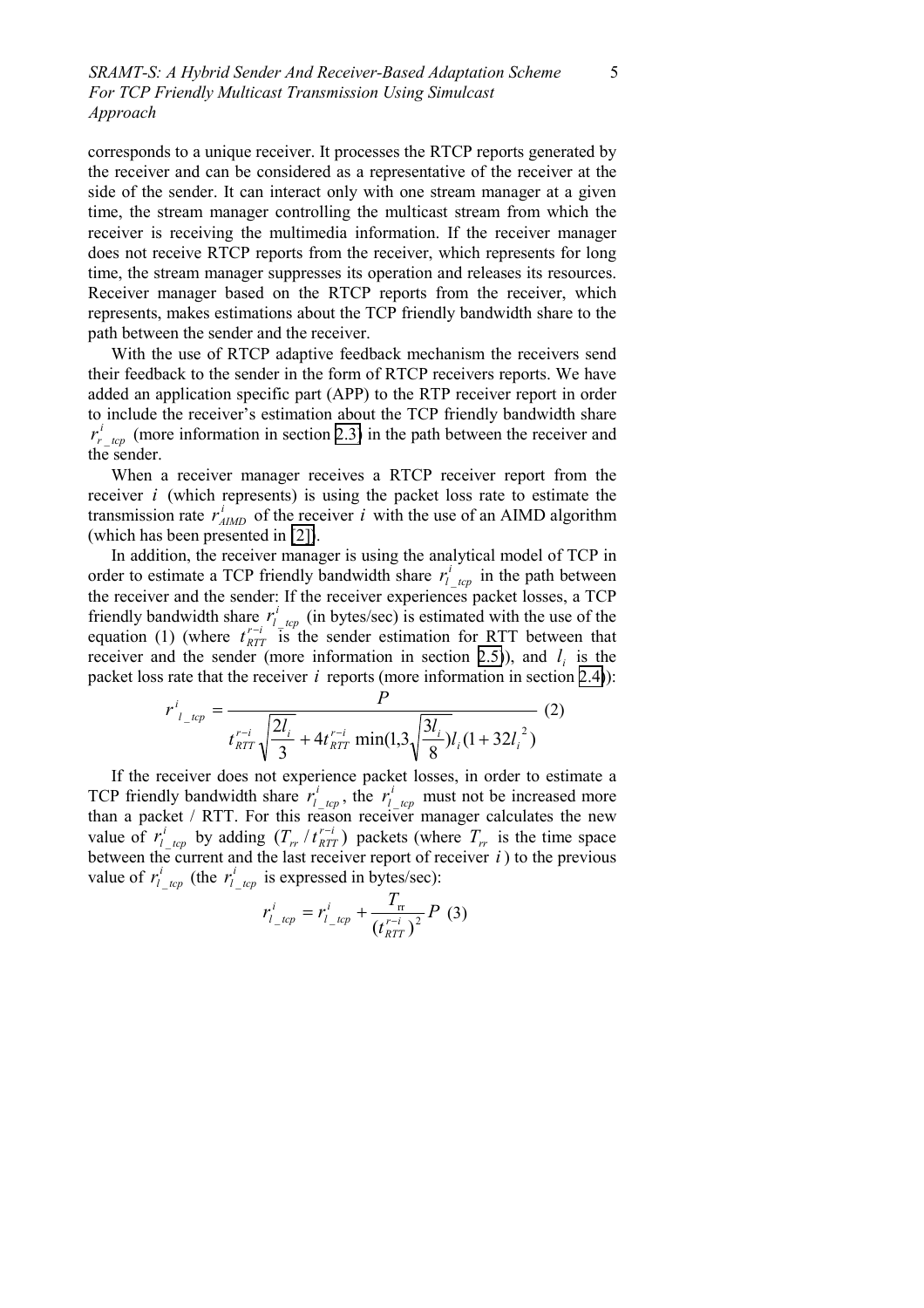<span id="page-5-0"></span>Then the receiver manager selects as receiver's *i* preferred transmission rate *r*<sup>*i*</sup> the minimum of the  $r_{r\_top}^i$ ,  $r_{AIMD}^i$ ,  $r_{l\_top}^i$ ;

$$
r^{i} = \min(r_{r\_top}^{i}, r_{AIMD}^{i}, r_{l\_top}^{i})
$$
 (4)

In addition each time one receiver manager receives a receiver report informs its sender manager to update the transmission rate. In order to update the transmission rate each stream manager polls the preferred transmission rates of all the receiver managers that correspond to a receiver receiving this stream and sets the transmission rate  $r_{stream-j}$  of that stream to be the minimum preferred transmission rate of all the receivers receiving this stream:

 $r_{\text{stream}-j} = \min(r^i)$ , for all receivers *i* listening to stream j (5)

In addition, the sender includes to all the RTP packets, which transmits, the transmission rate of all the streams. This information can be used from the receivers in order to change streams and accommodate better their requirements.

#### **2.3 Receiver operation**

Each receiver measures the characteristics of the path, which connects it with the sender and informs the sender with the use of receiver reports. Each receiver measures the following parameters of the path, which connects it with the sender:

- $\blacksquare$  Packet loss rate  $(l_i)$ : The receiver calculates the packet loss rate during the reception of sender multicast stream based on RTP packets sequence numbers (more information in section [2.4\)](#page-7-0).
- $-$  RTT estimations ( $t_{RTT}^{e-i}$ ): The receiver makes an estimation for the RTT between it and the sender based on one way delay measurements with the use of RTP packets timestamps (more information in section [2.5\)](#page-7-0).

The receiver emulates the behavior of a TCP agent with the use of the analytical model of TCP and estimates a TCP friendly bandwidth share every RTT time  $t_{RTT}^{e-i}$  using equation (1). If the receiver experiences packet losses is using the following equation in order to estimate a TCP friendly bandwidth share (in bytes/sec):

$$
r_{r\_top}^{i} = \frac{P}{t_{RTT}^{e-i} \sqrt{\frac{2l_i}{3} + 4t_{RTT}^{e-i} \min(1,3\sqrt{\frac{3l_i}{8}})l_i(1+32l_i^2)}}
$$
(6)

If the receiver does not experience packet losses, in order to estimate a TCP friendly bandwidth share  $r_r^i$   $_{top}$ , the  $r_r^i$   $_{top}$  must not be increased more than a packet / RTT. For this reason receiver calculates the value of  $r_{r}^{i}$   $_{top}$ with the following equation (in bytes/sec):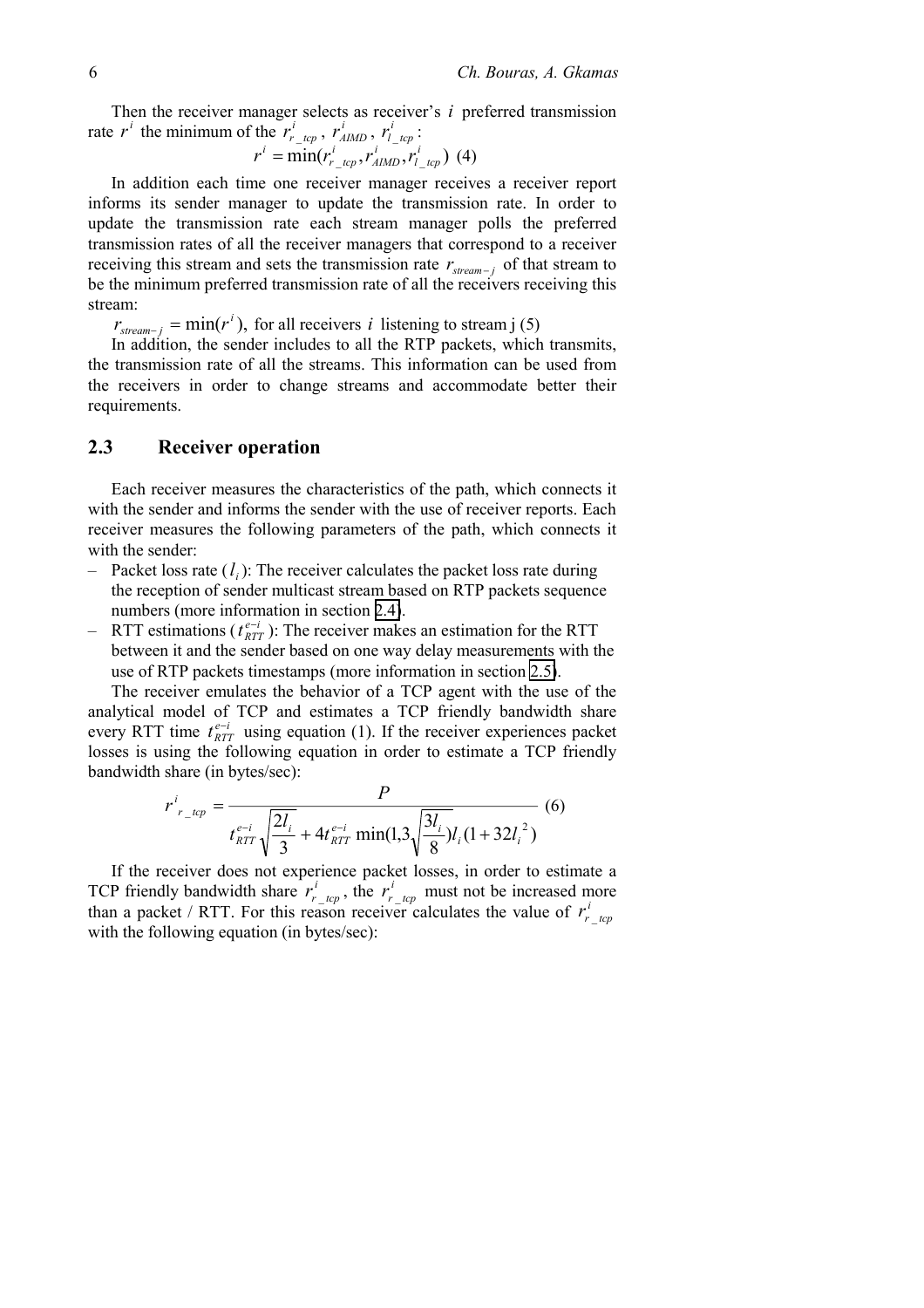$$
r_{r\_top}^i = r_{r\_top}^i + \frac{1}{t_{RTT}^{e-i}} P (7)
$$

Each time the receiver sends a receiver report to the sender includes the packet loss rate since the previous report and the average value of  $r_{r}^{i}$   $_{top}$ since last receiver report.

In addition the receiver has the capability to change stream based on the information that gathers itself and the information that sender includes in to RTP packets (more information in section [0\)](#page-9-0). The receivers' stream changes are synchronized at the end of a specific time period  $T_{\text{enoch}}$ , which we call epoch. There are two cases that will lead to a receiver's transition towards another stream (we assume that the receivers have been informed about the upper and lower limits of each stream during the setup of the connection):

- If the multicast stream from which the receiver is currently receiving video has already reached its lowest (or highest) transmission rate and the receivers TCP friendly bandwidth share estimation is less (or more) than the stream transmission rate, then the receiver stops listening to this stream and joins the stream of a lower quality stream (or higher quality stream), if such a stream exists.
- When a receiver that co-exists in a stream with low (or high) capacity receivers but is preferring better (or worse) quality video, so it has been unable to increase (or decrease) the video quality of the current stream. The mechanism used aims in making the SRAMT-S more conservative and operates by counting the number of consecutive epochs the receiver's TCP friendly bandwidth share estimation was greater (or lesser) than the transmission rate of the multicast stream. When this number exceeds a certain limit (for our simulations this number was set to 4 which results a minimum of 20 seconds between stream change which is a time space enough in order to take a justified decision.), we assume that the receiver has indeed higher (or lower) capabilities and move it to a better (or worse) quality stream.

We declare as unsuccessful stream change the situation when a receiver joins a stream with higher transmission rate (or a lower transmission rate) and after a sort time period  $(T_{change})$  returns to the previous stream. During our performance evaluation, we observe that the unsuccessful stream changes by the receivers cause instability to the operation of SRAMT-S and must be avoided. In order to avoid unsuccessful stream changes by the receivers, when a receiver makes an unsuccessful stream change we avert the receiver to make the stream change, which was unsuccessful for the next  $2^k * T_{change}$  time (where *k* the number of continuant unsuccessful stream changes since the last successful stream change). Due to fact that  $T_{change}$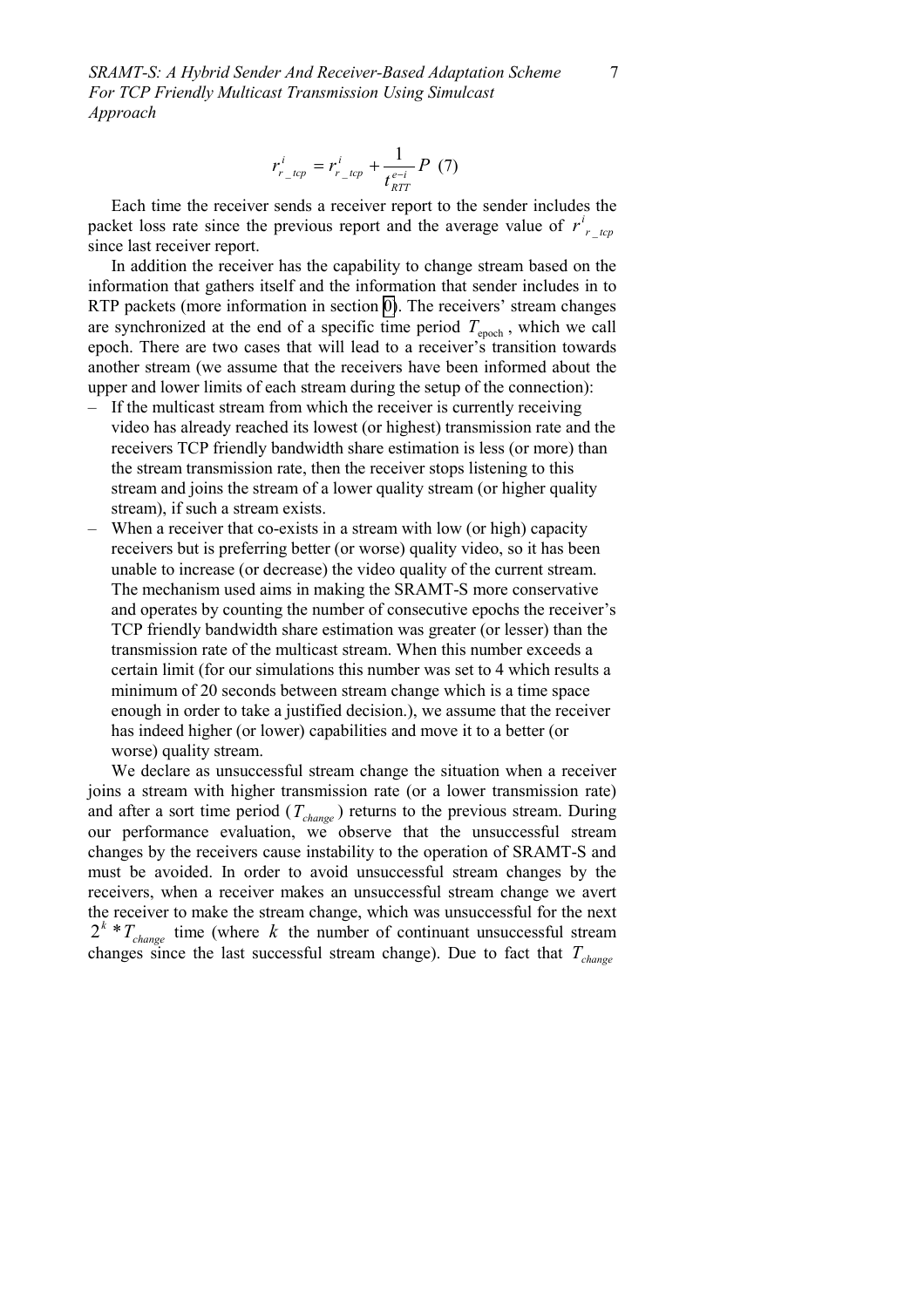<span id="page-7-0"></span>affects linearly the value  $2^k * T_{change}$  time and the *k* affects the value of  $2^k * T_{change}$  exponentially, we set  $T_{change}$  to 5 seconds but also other values of  $T_{change}$  can be used.

#### **2.4 Packet loss rate estimation**

Each receiver measures the packet loss rate based on RTP packets sequence numbers. In order to prevent a single spurious packet loss having an excessive effect on the packet loss estimation, receivers smooth the values of packet loss rate using the following filter, which computes the weighted average of the *m* most recent loss rate values (the following filter has been presented in [\(\[19\]\)](#page-17-0) and has been evaluate to give a good estimation of packet loss rate):

$$
l_{k} = \frac{\sum_{i=0}^{m-1} w_{i} l_{k-i}}{\sum_{i=0}^{m-i} w_{i}} (8)
$$

The weights  $w_i$  are chosen so that very recent packet loss rates receive the same high weights, while the weights gradually decrease to 0 for older packet loss rate values. In our simulations we use m=8 and the following values for the weights  $w_i$ : {1,1,1,1,0.8,0.6,0.4,0.2}.

# **2.5 RTT estimations**

When a receiver *i* receives a RTP packet from the sender, uses the following algorithm in order to estimate the Round Trip Time (RTT) between the sender and the receiver. If we assume that the sender and the receiver have synchronized clocks, receiver can use the timestamp of the RTP packet ( $T_{times tamp}$ ) and the local time that receives that packet ( $T_{receiver}$ ) in order to estimate the one way delay form sender to receiver  $(T_{\text{oneway}})$ :

$$
T_{oneway} = T_{receiver} - T_{time stamp} (9)
$$

If the path between the source and the receiver was symmetric and the path had the same delay into both directions, the RTT between the sender and the receiver would be twice the  $T_{\text{one-way}}$ :

$$
t_{RTT} = 2T_{oneway} (10)
$$

Until now, we have made two assumptions: (1) the sender and the receiver have synchronized clocks (2) the path between the sender and the receiver is symmetric. The above assumptions are not true for the Internet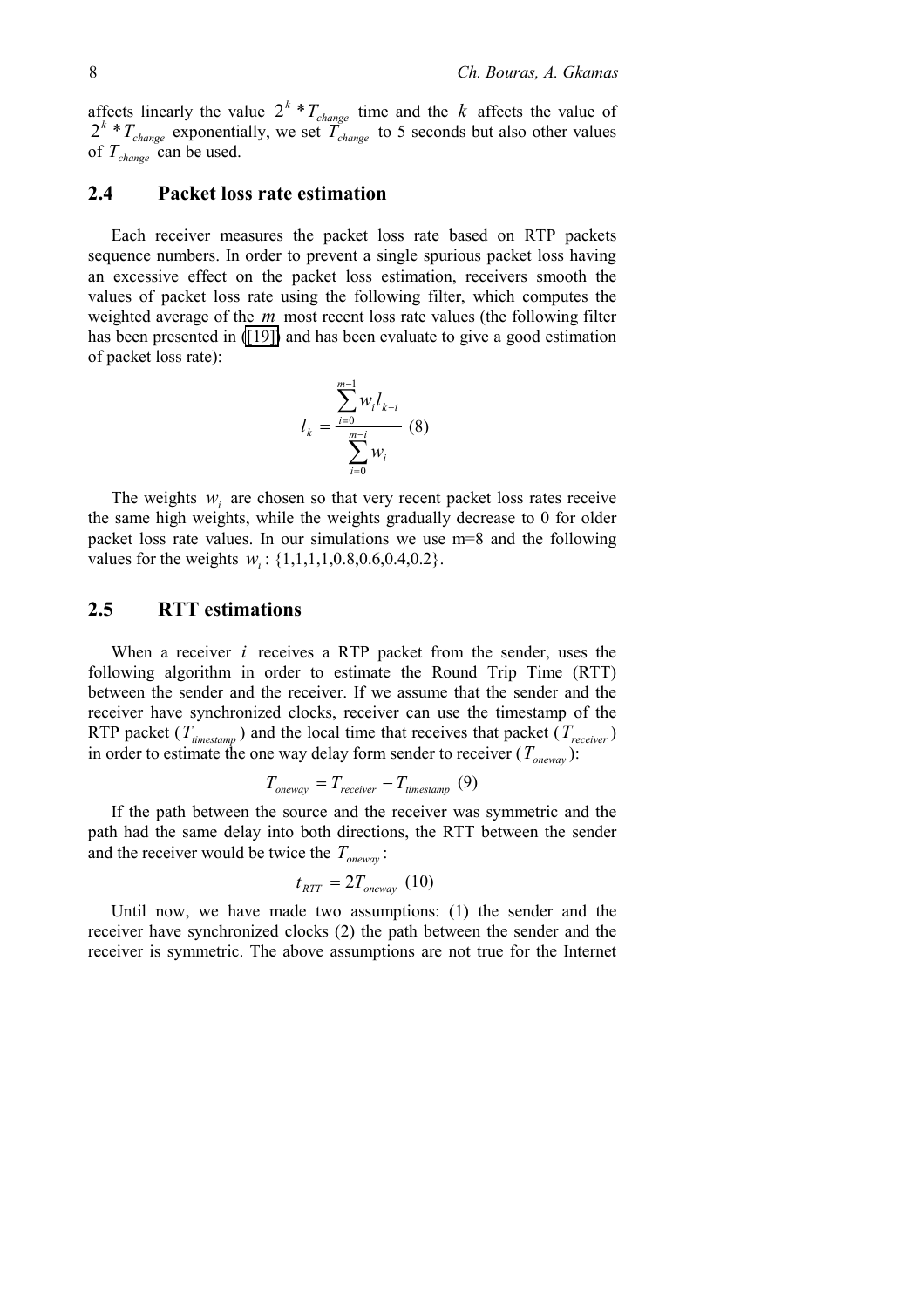9

and as results in order to get accurate RTT estimations ( $t_{RTT}^{e-i}$ ) receivers have to take the above assumptions into account. For this reason, we use a parameter  $a$  and we can write the equation (10) as:

$$
t_{RTT}^{e-i} = (1+a)T_{oneway} (11)
$$

The parameter *a* is used in order to smooth the estimation of the RTT due to the potential unsynchronized clocks between the receiver and the sender and due to the potential asymmetry of the path between the sender and the receiver. In order to avoid solely phenomenon to affect the RTT estimations receivers pass the  $t_{RTT}^{e-i}$  values through a filter similar to the filter, which they use for filtering the values of packet loss rate (more information in section [2.4\)](#page-7-0).

In order to estimate the value of parameter  $a$ , receivers need an effective estimation of RTT, which can be acquired, with the use of RTCP reports: The RTCP receiver report contains the  $t_{LSR}$  (the timestamp of most recent RTCP sender report from the sender) and  $t_{DLSR}$  (The delay between receiving the last sender report from sender and sending this receiver report) values. As result the sender can made an effective RTT measurement for the path between it and a receiver by using the following equation (where *A* is the time which the sender receives the receiver report from that receiver):

$$
t_{\text{RTT}}^{r-i} = A - t_{LSR} - t_{\text{DLSR}} \ (12)
$$

The sender estimates an effective RTT measurement for a receiver *i* every time receives a receiver report from that receiver and includes this effective RTT measurement (with the id of the receiver) in to the next RTP packet of all the streams.

A receiver after receives an effective RTT measurement from the sender, estimates an appropriate value for the parameter *a* using the following equation:

$$
a = \frac{t_{RTT}^{r-i}}{T_{oneway}} - 1 \tag{13}
$$

[Figure 2](#page-9-0) shows the real values of RTT and the values, which obtained with the above RTT estimations algorithm during the transmission of multimedia data with the use of SRAMT-S over a 1Mbit link with background traffic produced by an on/off traffic generator using an exponential distribution with transmission rate of 0.5 Mbps during on times. This figure shows that in most of the cases the above algorithm give a good approximation of the real RTT values.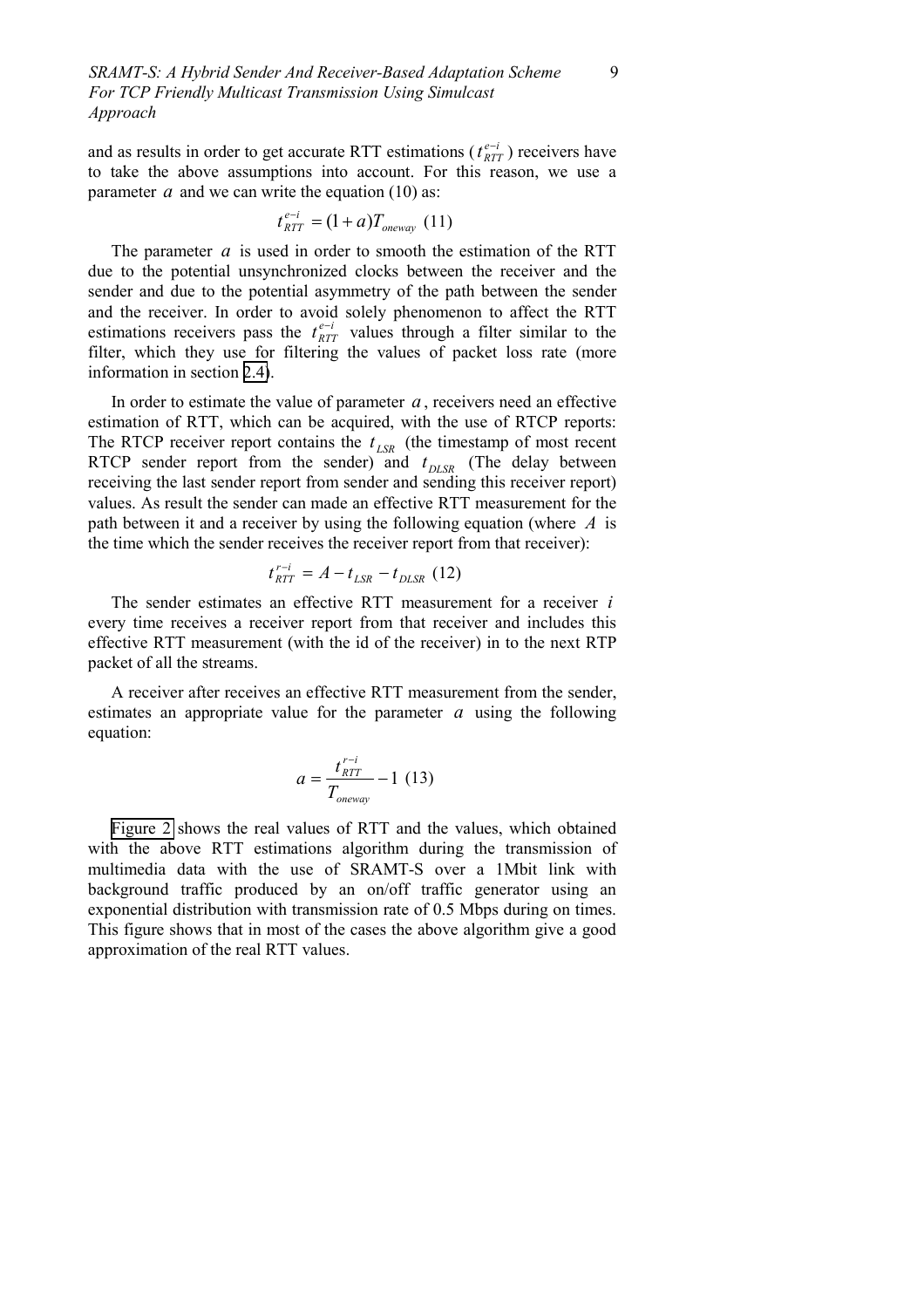<span id="page-9-0"></span>

Figure 2. RTT Estimations

### **2.6 Extensions to RTP/RTCP**

As we have already mentioned, the operation of SRAMT-S is based on the transmission with the use of RTP/RTCP. RTP provides an extension mechanism to allow individual implementations that require additional information to be carried in the RTP data packet header. SRAMT-S uses the extension mechanism of RTP in order to add to the following fields in to RTP header:

- $T_{\text{epoch}}$ : The specific time period called epoch, which the sender adds to all RTP packets. At the end of the epoch the receivers have the capability to change stream.
- $t_{RTT}^{r-i}$  and receiver id: With this field the sender informs the receiver *i* about the effective RTT measurement between this receiver and the sender.
- Current transmission rates of sender streams *rstream*<sup>−</sup> *<sup>j</sup>* , *j* = 1,.., *n*
- End of epoch flag: This flag is used in order the receiver to be informed about the end of an epoch and synchronize their stream change actions. In addition, RTCP gives the capability to the participants to include in the

RTCP reports an application specific part (APP) intended for experimental use. The receivers add to their receiver report an application specific part, which contains the average value of their estimations for TCP friendly bandwidth share  $r^i_{\text{r} \text{ top}}$  since last receiver report.

The RTP/RTCP protocols with the incorporation of the above described extensions can support in whole the operation of SRAMT-S.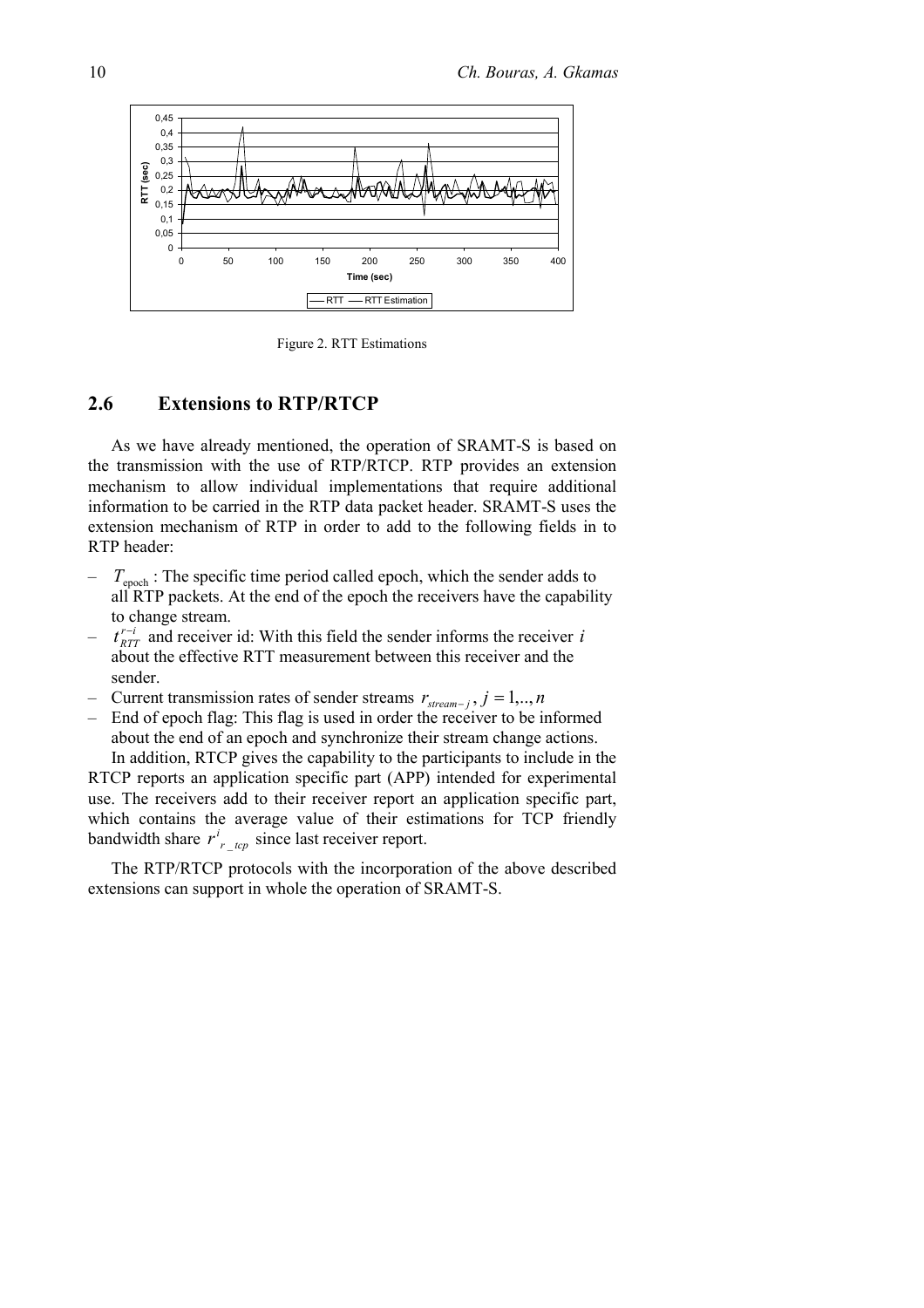#### **2.7 Synchronization of stream changes**

Similar research has shown ([\[11\]\)](#page-17-0) that, if the receivers synchronize their stream changes, the above problems can be minimized. For this reason the receivers' stream changes are synchronized in the end of each epoch. The sender marks the next RTP packet in all multicast streams after the end of an epoch with a special flag, which indicates the end of the epoch. However due to the network heterogeneity and packet losses, some receivers may not receive the special marked packet, or receive it in different time points. For this reason the sender includes the epoch duration  $T_{\text{enoch}}$  in all the RTP packets that transmits. Receivers can change streams either when receive a special marked packet or after  $(T_{\text{epoch}} + \tilde{T}_{\text{oneway}})$  time after the end of the previous epoch (where *Toneway* is the one way (sender to receiver) delay estimation of that receiver). During our simulation we set the  $T_{\text{enoch}}$  to be 5 seconds in order to allow receivers to quickly find the stream which fulfils better their requirements. The small value of  $T_{\text{epoch}}$  does not cause problems due to the tracing and suspending of unsuccessful stream changes (more information in section [2.3\)](#page-5-0).

#### **2.8 Scalability issues**

The RTCP adaptive transmission mechanism defines as 5 sec the minimum value for RTCP report retransmission timeout. The RTCP adaptive transmission mechanism has as result the interval between the RTCP reports (each participant sends) to increase when the group of the participant increases.

In order to ensure that, when the group of the participants increases, the sender will collect feedback information representing all the receivers, we do the following modification to the RTCP adaptive transmission mechanism: When the RTCP adaptive transmission mechanism suggests a big retransmission interval more that  $T_{\text{subpent}}$  (which means that the number of participants has increase too), the receivers is using the partial suppression method proposed in [\[13\]](#page-17-0) to control the transmission of the RTCP reports. According to that partial suppression method, the receivers are using a truncated exponentially distributed retransmission timer in the interval  $[0, T_{rand}]$  with density of:

$$
T_{wait} = \frac{1}{\exp^{\lambda} - 1} * \frac{\lambda}{T_{rand}} \exp^{\frac{\lambda}{T_{rand}} z} \text{ if } 0 \le z \le T_{rand} \tag{14}
$$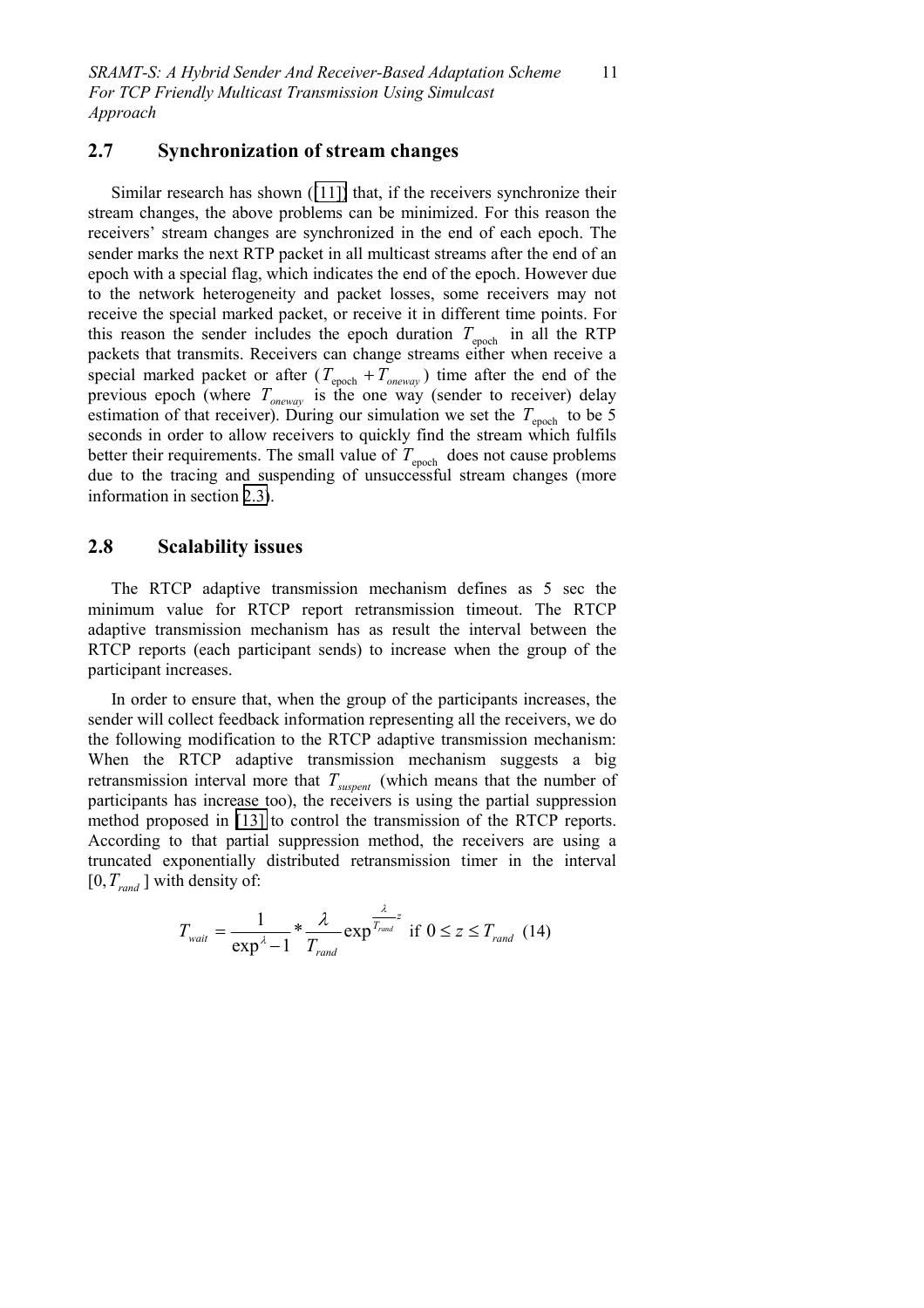$$
T_{wait} = 0 \text{ otherwise}
$$

Each receiver schedules the RTCP retransmission timeout to be  $T_{wait}$ . If the receiver listens in the multicast session, a receiver report from an other receiver with TCP friendly bandwidth share  $r_i^i_{\text{top}}$  similar to its estimation of TCP friendly bandwidth share (we consider that two TCP friendly bandwidth shares are similar when they differ up to 2%), this receiver suspend the transmission of its receiver report. As [\[13\]](#page-17-0) shows analytically, with the some selection of the equation (14) parameters  $(\lambda, T_{rand})$ , for 10.000 receivers less than 10 feedback messages are generated for each event the receivers are reporting on. During our simulations we set  $T_{\text{svonent}}$  to 10 sec in order to ensure that the sender will always have feedback information, which represents all the receivers. With the above described mechanism, when the number of the receiver is small the sender collects information from all the receivers. When the number of the receivers is big the sender collects information from a part of receivers, which represents all the receivers.

### **3. MECHANISM EVALUATION**

In this section, we present a number of simulations that we made in order to analyze the behavior of SRAMT-S, during the multicast transmission of multimedia data with the use of simulcast approach. We implemented SRAMT-S and run simulations in the LBNL network simulator ns-2 ([\[12\]\)](#page-17-0).

### **3.1 Heterogeneous multicast environments - TCP friendliness**

In this simulation we investigate the performance of SRAMT-S in a heterogeneous multicast environment and its TCP friendliness. We choose to investigate the TCP friendliness of SRAMT-S in a multicast distribution tree without any shared links among the receivers. With this approach, we investigate the TCP-friendliness of SRAMT-S without having to consider the effects of interaction between different receivers, traversing multiple routers and different round trip delays among the receivers.

[Figure 3](#page-12-0) shows the topology of this simulation. The bandwidth of each link is given to the simulation topology and varies from 0.8 Mbps to 10.0 Mbps. All the links in the simulation topology are full duplex, have delay 10 ms and they use the RED (Random Early Drop) [\(\[8\]\)](#page-17-0) policy to their queues. With the use of RED, we assure that all the flows receive the same loss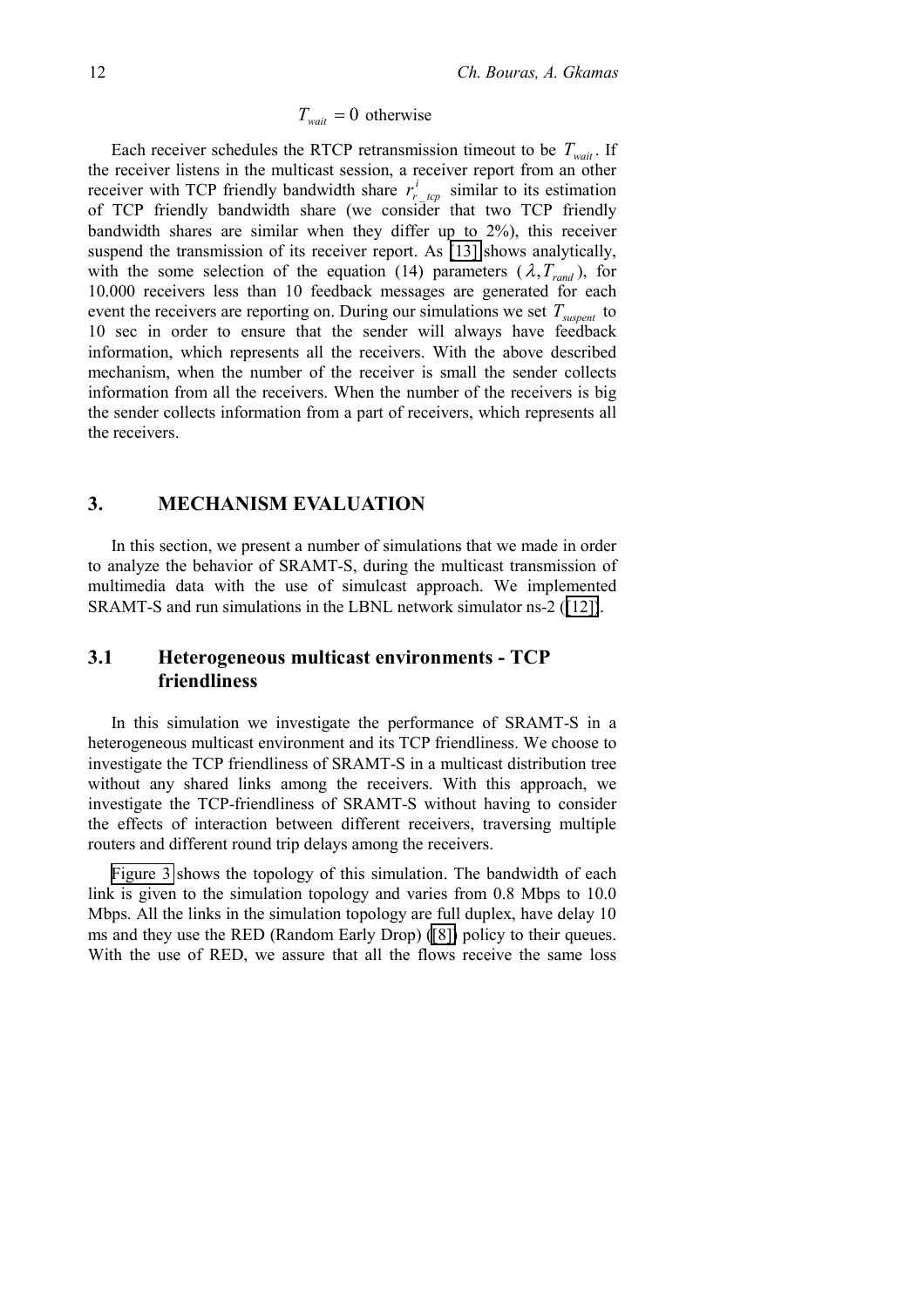<span id="page-12-0"></span>ration and we avoid the synchronization among the flows. In this topology we have one sender (S), which transmits multimedia data with the use of SRAMT-S to a group of 6 receivers (R1-R6) with different capabilities. The sender transmits three multicast streams with the following limits: stream one: 100Kbps-600Kbps, stream two: 500Kbps-1100Kbps and stream three: 800Kbps-1600Kbps.In addition we have 3 TCP sources TCP1, TCP2, TCP3, which transmit data to Sink1, Sink2, Sink3. We model the TCP sources as "4.3BSD Tahoe TCP" ([\[17\]\)](#page-17-0) sources, which always have data to send during the simulation. In the simulation topology we have three bottleneck links (C1-C2, C1-C3 and C1-C4) and each router (C2, C3, C4) is shared between a sender multicast stream and a TCP stream with the same RTT time as the sender / receiver pair.



Figure 3. Topology with no share links



Figure 4. Bandwidth distribution on C1-C2 bottleneck link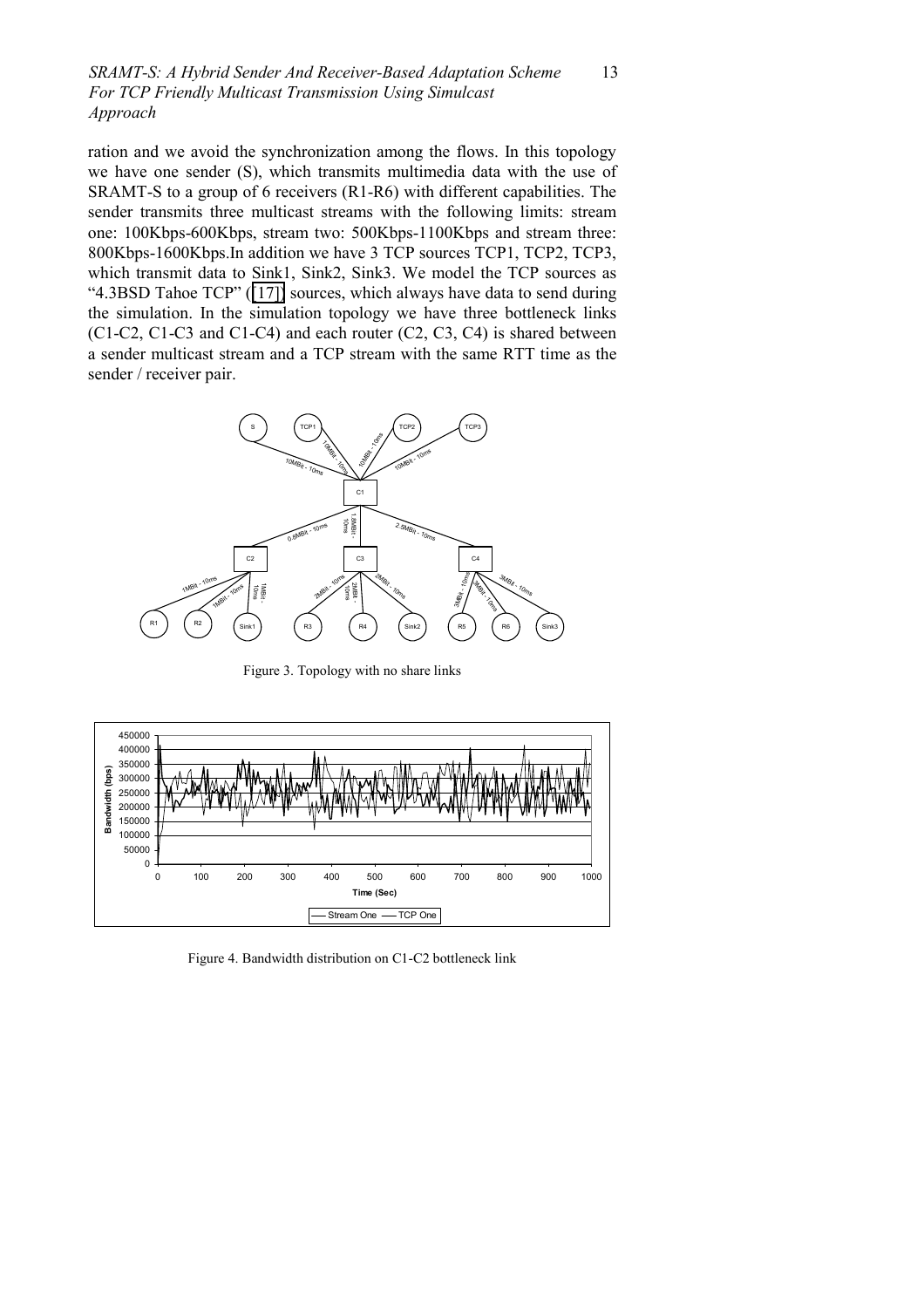We execute this simulation for 1000 seconds and the sender starts transmitting the stream one with transmission rate 100Kbps, the stream two with transmission rate 600Kbps and the stream three with transmission rate: 1100Kbps. Receivers R1 and R2 join the stream one, receivers R3 and R4 join the stream two and Receivers R5 and R6 join the stream three.



Figure 5. Bandwidth distribution on C1-C3 bottleneck link



Figure 6. Bandwidth distribution on C1-C4 bottleneck link

[Figure 4,](#page-12-0) Figure 5 and Figure 6 shows the bandwidth distribution to bottleneck links C1-C2, C1-C3 and C1-C4 respectively. These figures indicate that SRAMT-S is in general fair towards to TCP connections and treats the heterogeneous group of the receivers with fairness. In all bottleneck links SRAMT-S behaves as is expected, and shares the available bandwidth with the TCP connection with the same RTT delay. The behavior of SRAMT-S ("seeking" for available bandwidth and reaction to congestion) leads some times to get more bandwidth share that TCP and some times to get less bandwidth share that TCP, but in long term both the sender streams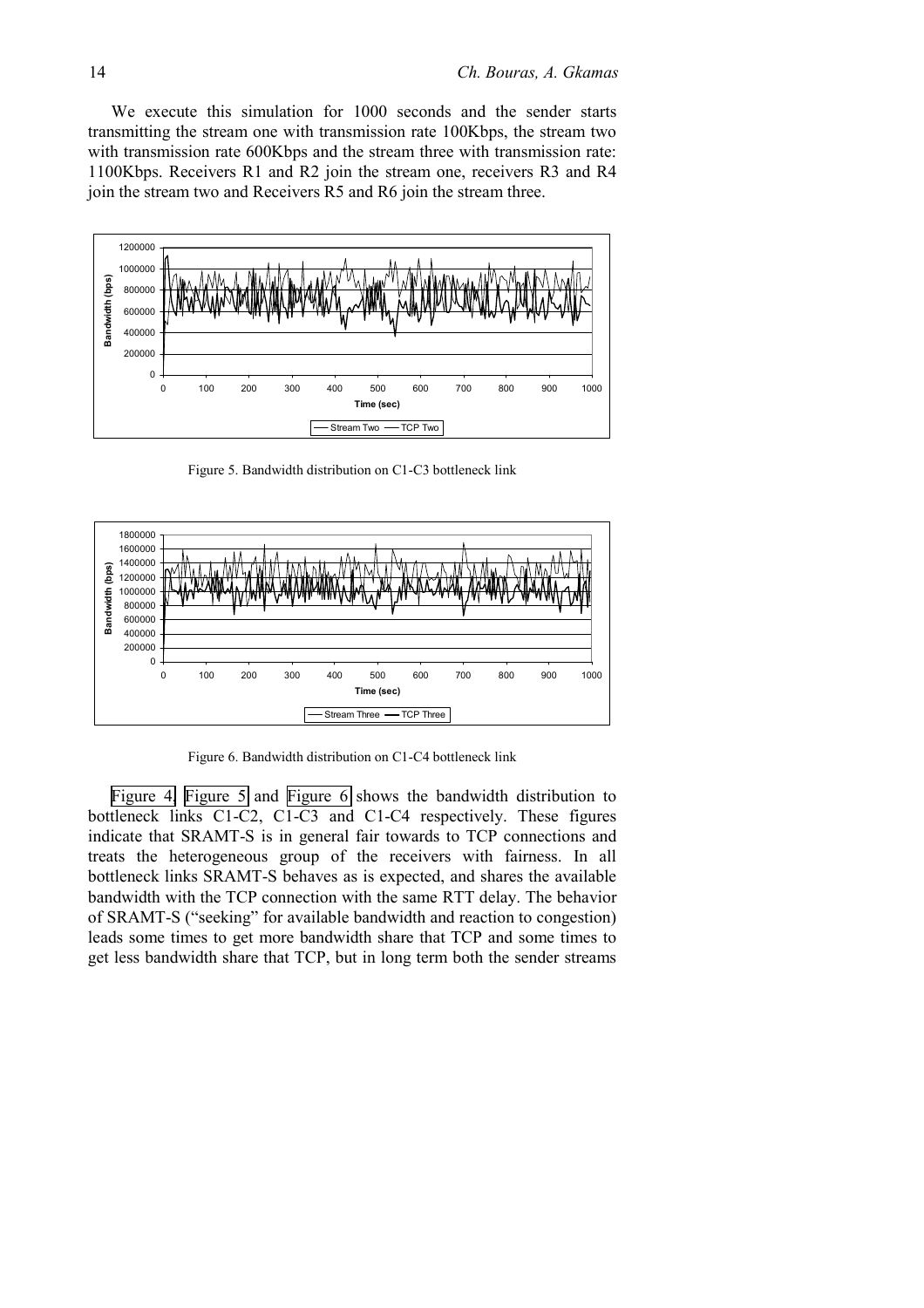and the TCP flows get the approximately the same bandwidth share of the bottleneck links.

#### **3.2 Multicast environments with share links**

In this simulation we investigate the performance of SRAMT-S in a heterogeneous multicast environment with a multicast distribution tree that is shared among the receivers. With this approach, we investigate the behavior of SRAMT-S, when the actions of one receiver affect other receivers.



Figure 7. Topology with share links

Figure 7 shows the topology of this simulation. The bandwidth of each link is given to the simulation topology and varies form 0.5 Mbps to 10.0 Mbps. All the links in the simulation topology are full duplex, have delay, which varies form 10 ms to 70 ms, and they use again the RED policy to their queues. In this topology we have one sender (S), which transmits multimedia data with the use of SRAMT-S to a group of 5 receivers (R1-R5) with different capabilities. The sender transmits three multicast streams with the following limits: stream one: 100Kbps-600Kbps, stream two: 600Kbps-1100Kbps and stream three: 1100Kbps-1700Kbps.In addition each router (C2, C3, C4) is shared between the sender streams and an uncorrelated background traffic which consumes maximally the 60% of the router capacity. In order to produce the uncorrelated background traffic, we use a traffic generator with active and idle periods. During the active periods the transmission rate of the traffic generator follows a Pareto distribution with a scale factor of 1.1 and a mean of 20 packets. Active transfer phases are then followed by idle periods drawn by a Pareto distribution with a scale factor of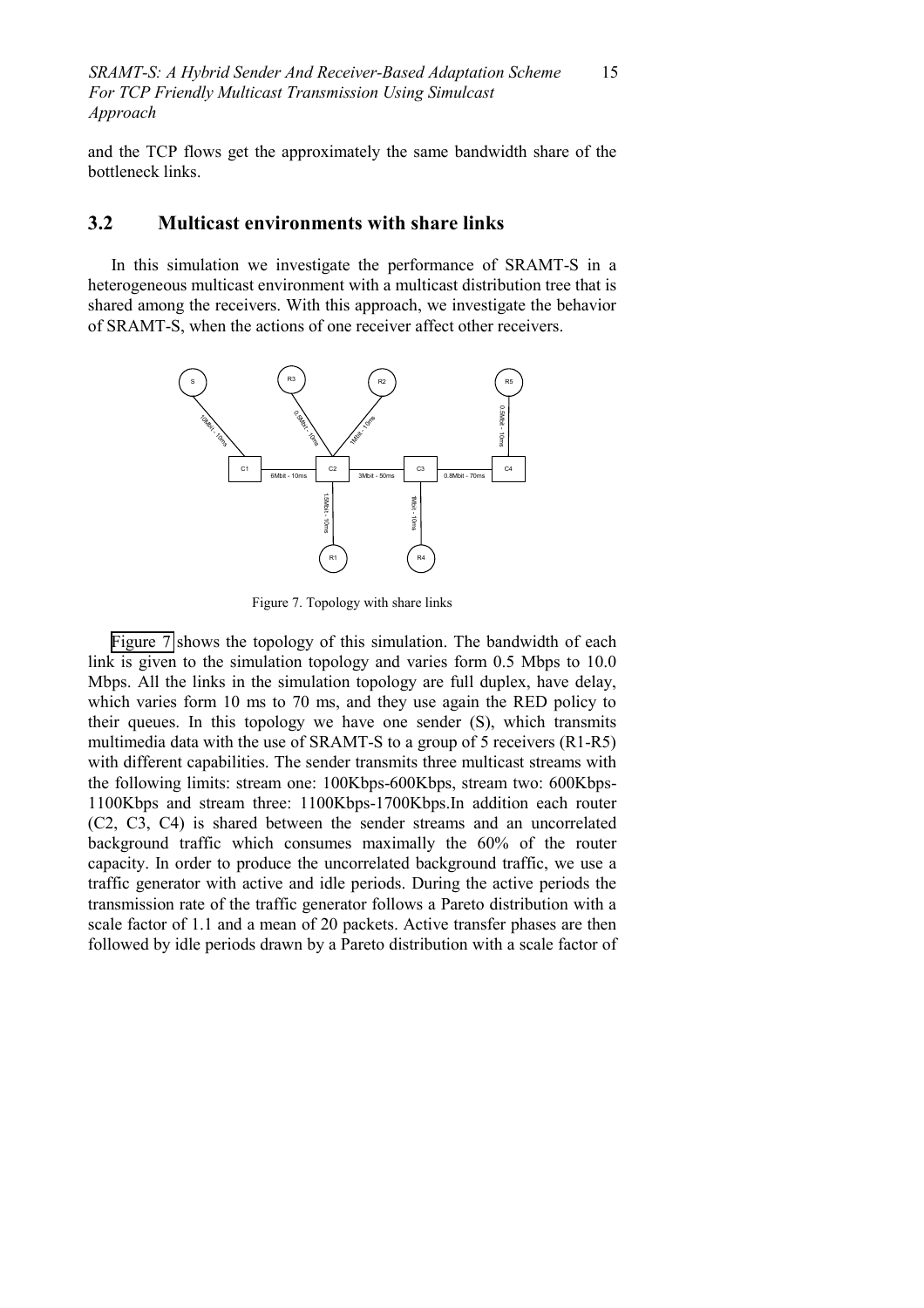1.8 and a mean 0.5 seconds. As [\[15\]](#page-17-0) suggests the above traffic generator models background web traffic.

We execute this simulation for 1000 seconds and the sender starts transmitting the stream one with transmission rate 100Kbps, the stream two with transmission rate 600Kbps and the stream three with transmission rate: 1100Kbps. In order to avoid synchronization, the receivers join randomly the stream one during the first 3 seconds of the simulation.

Figure 8 shows the bandwidth share of the receivers 1 to 5 during this simulation. As this figure suggests after some seconds each receives joins the stream, which we expect and receives also a bandwidth share close to the bandwidth share, which we expect. The receivers after some unsuccessful stream changes (during the first 100 seconds) have join the sender stream which fulfills better their capabilities and stay at that stream until the end of the simulation (due to the tracing of unsuccessful stream changes that SRAMT-S offers). In addition, due to the synchronization of stream changes the undesirable problems are minimal and in general the receivers actions does affect the bandwidth shares of the other receivers. For example the actions of receiver 4, which affects the bandwidth share of receiver 5 are minimal: The receiver 4 tries unsuccessfully to join stream three  $(57<sup>th</sup>$ second) and after some seconds  $(77<sup>th</sup>$  second) returns to stream two and keeps receiving this stream until the end of the simulation.



Figure 8. Bandwidth shares of Receiver 1 to Receiver 5

#### **4. CONCLUSION - FUTURE WORK**

In this paper, we present the behavior investigation of the SRAMT-S, a mechanism for multicast transmission of adaptive multimedia data in a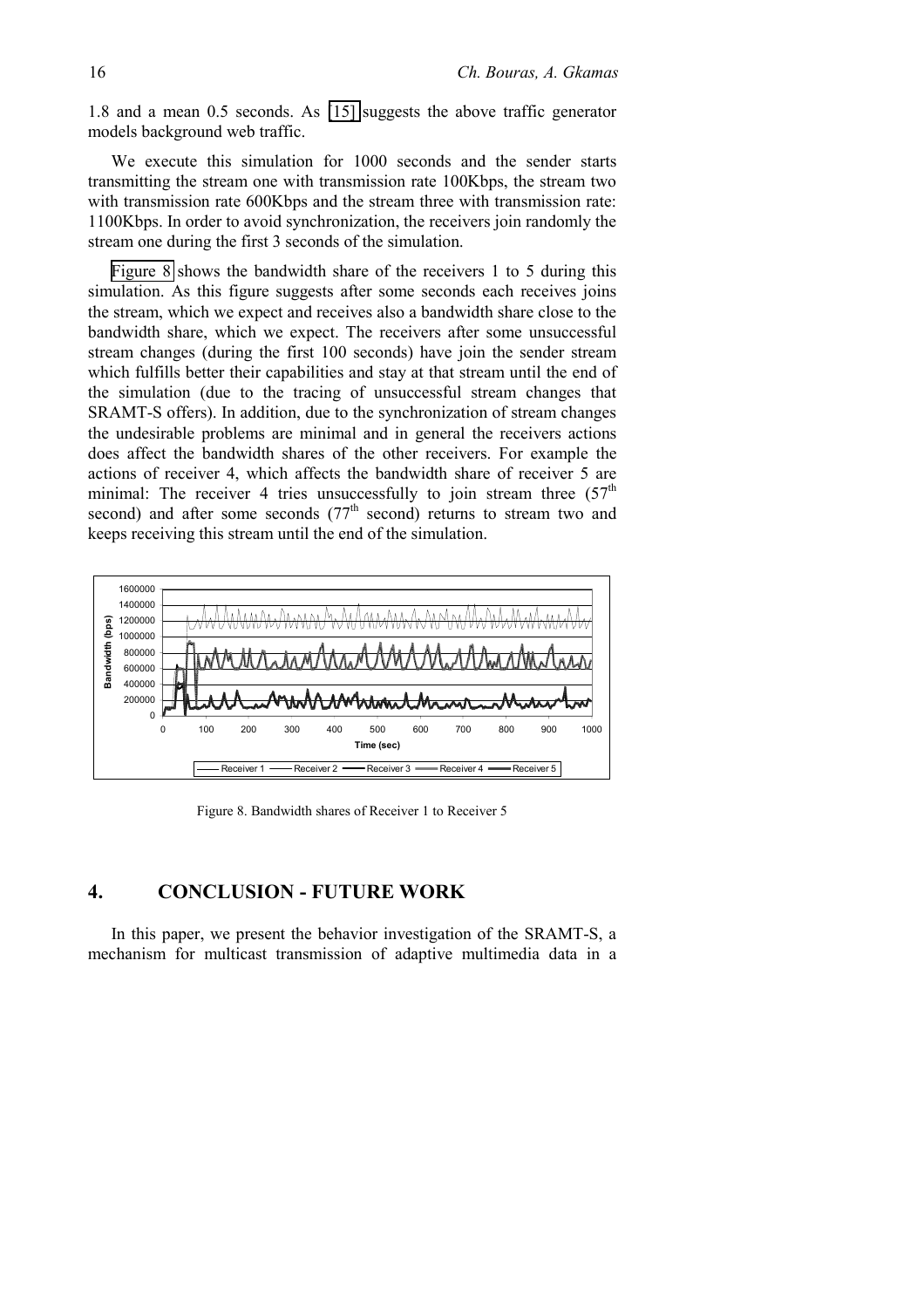<span id="page-16-0"></span>heterogeneous group of receivers with the use of replicated streams. SRAMT-S is using a hybrid sender and receiver-based adaptation scheme and uses both an AIMD algorithm and a TCP model to estimate a TCP friendly bandwidth share. We investigate the behavior of SRAMT-S through a number of simulations. Main conclusion of the simulation was that SRAMT-S has friendly behavior against the dominant traffic types (TCP traffic) of today's Internet and good behavior during congestion condition. In addition SRAMT-S treats with fairness a heterogeneous group of Clients.

Our future work includes the investigation of dynamically adding more streams instead of the static number of streams that SRAMT-S supports now. In addition we will enhance the SRAMT-S in order to support multicast of layered encoded video and we will evaluate this new version. Moreover we plan to implement a prototype of SRAMT-S and evaluate its operation over the Internet.

# **5. REFERENCES**

- [1]. J.-C. Bolot, T. Turletti, I. Wakeman. "Scalable feedback control for multicast video distribution in the Internet" In Proceedings of SIGCOMM 1994, pp. 139-146, London, England, ACM SIGCOMM, August 1994.
- [2]. Ch. Bouras, A. Gkamas, "Streaming Multimedia Data With Adaptive QoS Characteristics", Protocols for Multimedia Systems 2000, pp 129-139, Cracow, Poland, October 22-25, 2000.
- [3]. Ch. Bouras, A. Gkamas, An. Karaliotas, K. Stamos, "Architecture And Performance Evaluation For Redundant Multicast Transmission Supporting Adaptive Qos" 2001 International Conference on Software, Telecommunications and Computer Networks (SoftCOM 2001) Split, Dubrovnik (Croatia) Ancona, Bari (Italy), October 09-12, 2001.
- [4]. C. Bouras, A. Gkamas, "A Mechanism for Multicast Multimedia Data With Adaptive QoS Characteristics" 6th International Conference on Protocols for Multimedia Systems-PROMS 2001, pp. 74-88, Enschede, The Netherlands, October 17-19 2001.
- [5]. S. Y. Cheung, M. Ammar, X. Li. "On the Use of Destination Set Grouping to Improve Fariness in Multicast Video Distribution", INFOCOM 96, San Francisco, March 1996.
- [6]. C. Diot Sprint Labs "On QoS & Traffic Engineering and SLS-related Work by Sprint", Workshop on Internet Design for SLS Delivery, Tulip Inn Tropen, Amsterdam, The Netherlands, 25 - 26 January 2001.
- [7]. S. Floyd, K. Fall, "Promoting the Use of End-to-End Congestion Control in the Internet," IEEE/ACM Transactions on Networking, 1998.